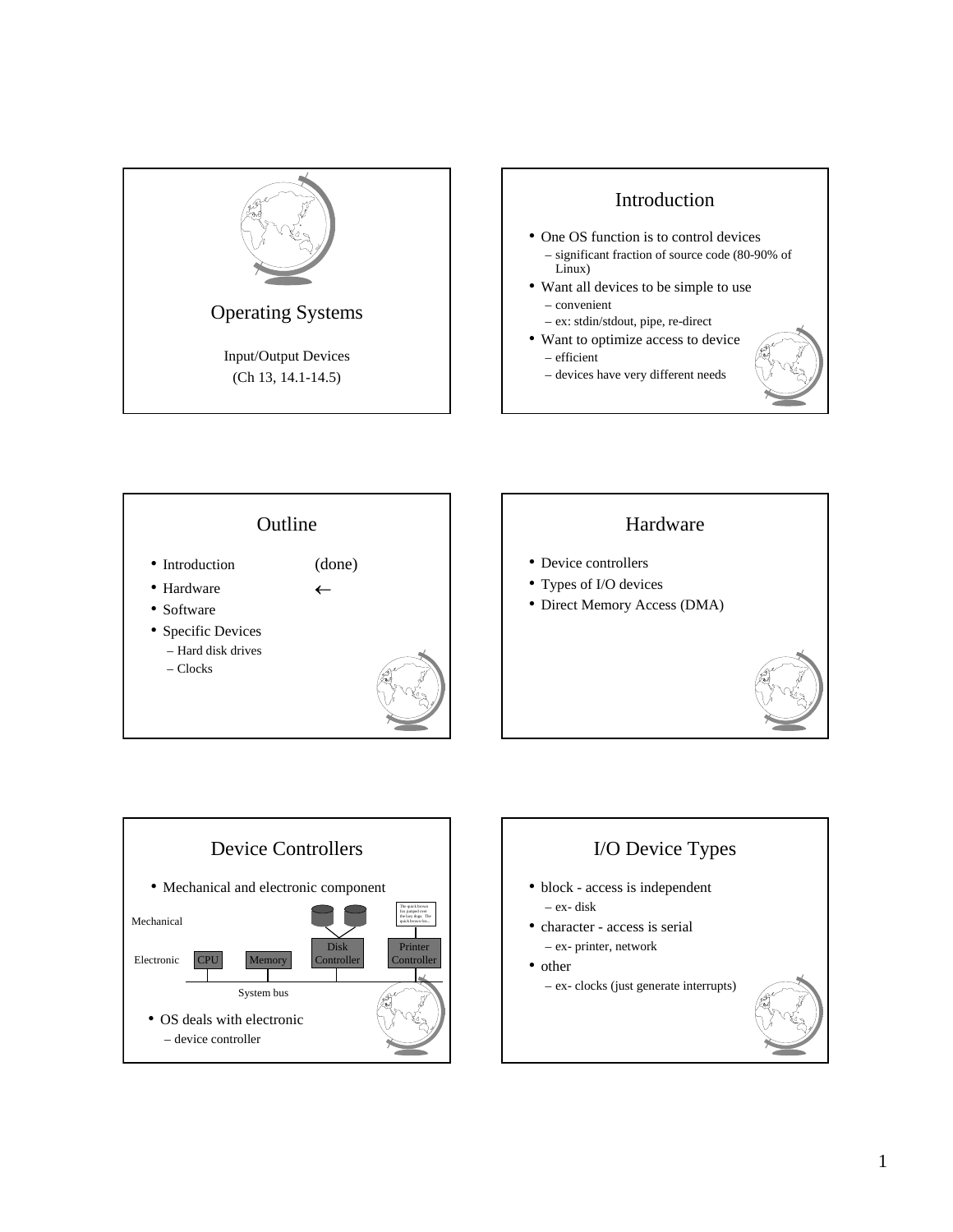









- defer rest until later in the rest of the device driver
	- Windows: "deferred procedure call" (DPC)
	- Linux: "top-half" handler
- Second part does most of work
- Implementation specific
	- 3rd party vendors



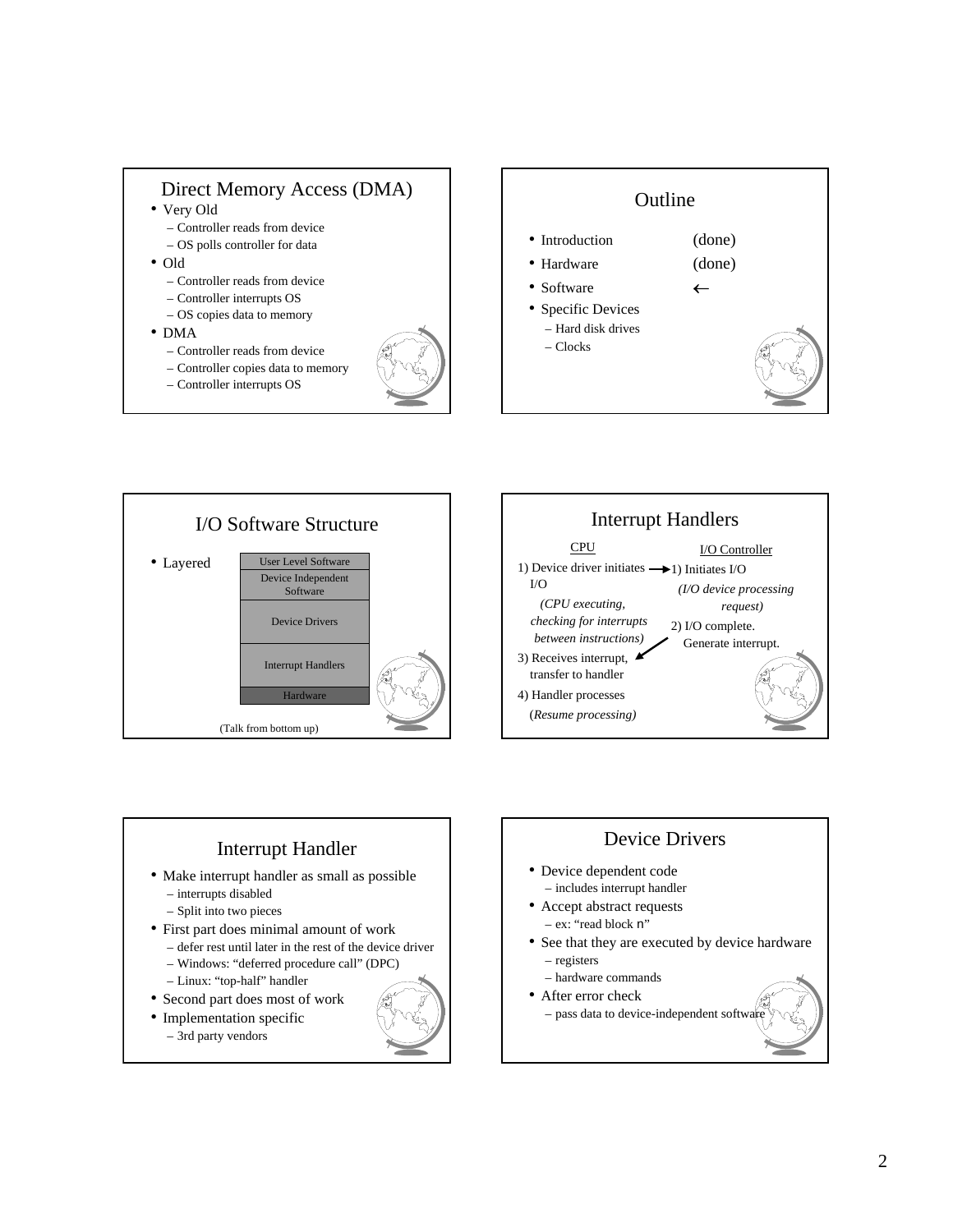## Device-Independent I/O Software

- Much driver code independent of device
- Exact boundary is system-dependent – sometimes inside for efficiency
- Perform I/O functions common to all devices
- Examples:
	- naming protection block size
	- $-$  buffering storage allocation error rep



## User-Space I/O Software

- Ex: count = write(fd, buffer, bytes);
- Put parameters in place for system call
- Can do more: formatting – printf(), gets()
- Spooling
	- spool directory, daemon
	- ex: printing, USENET









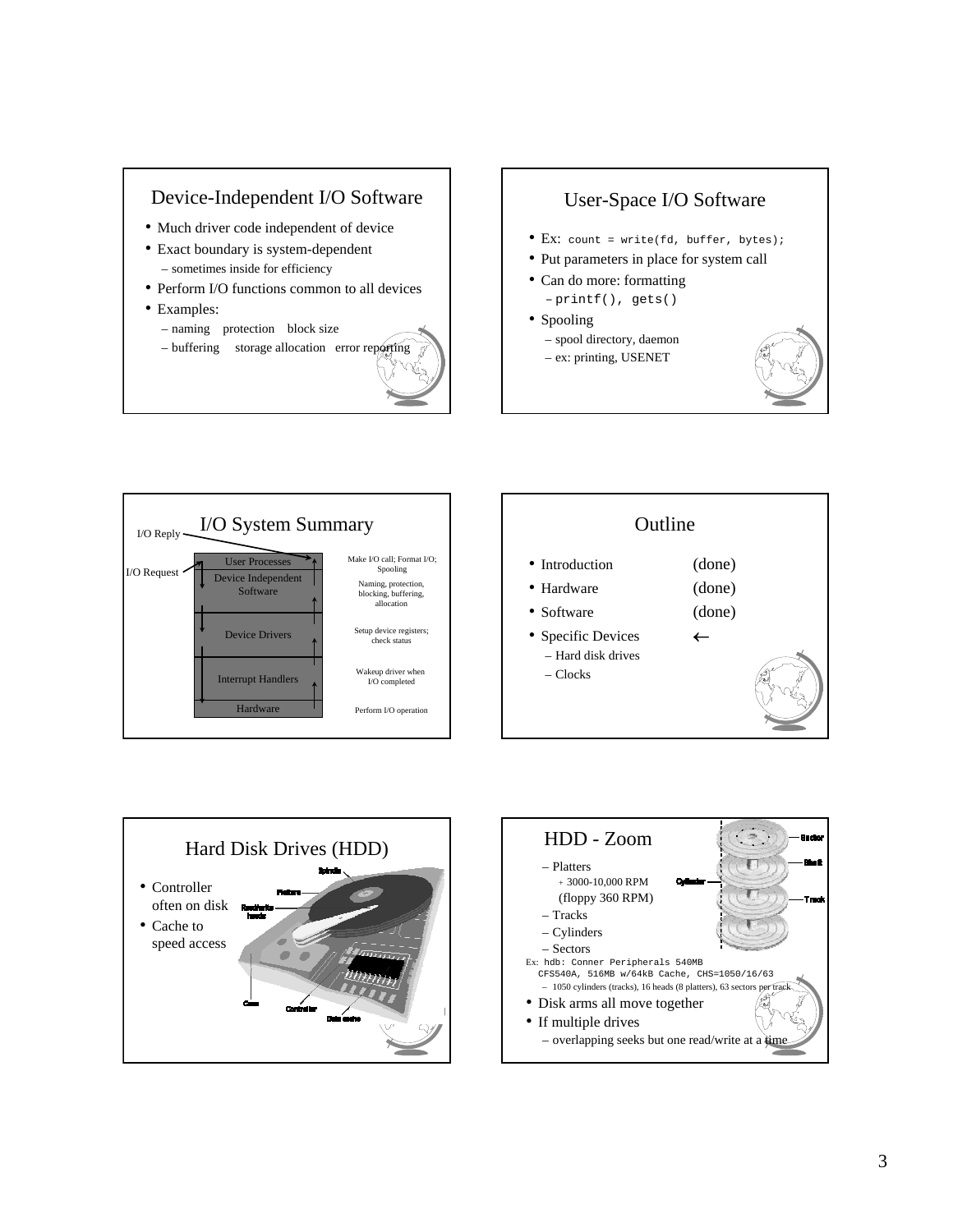